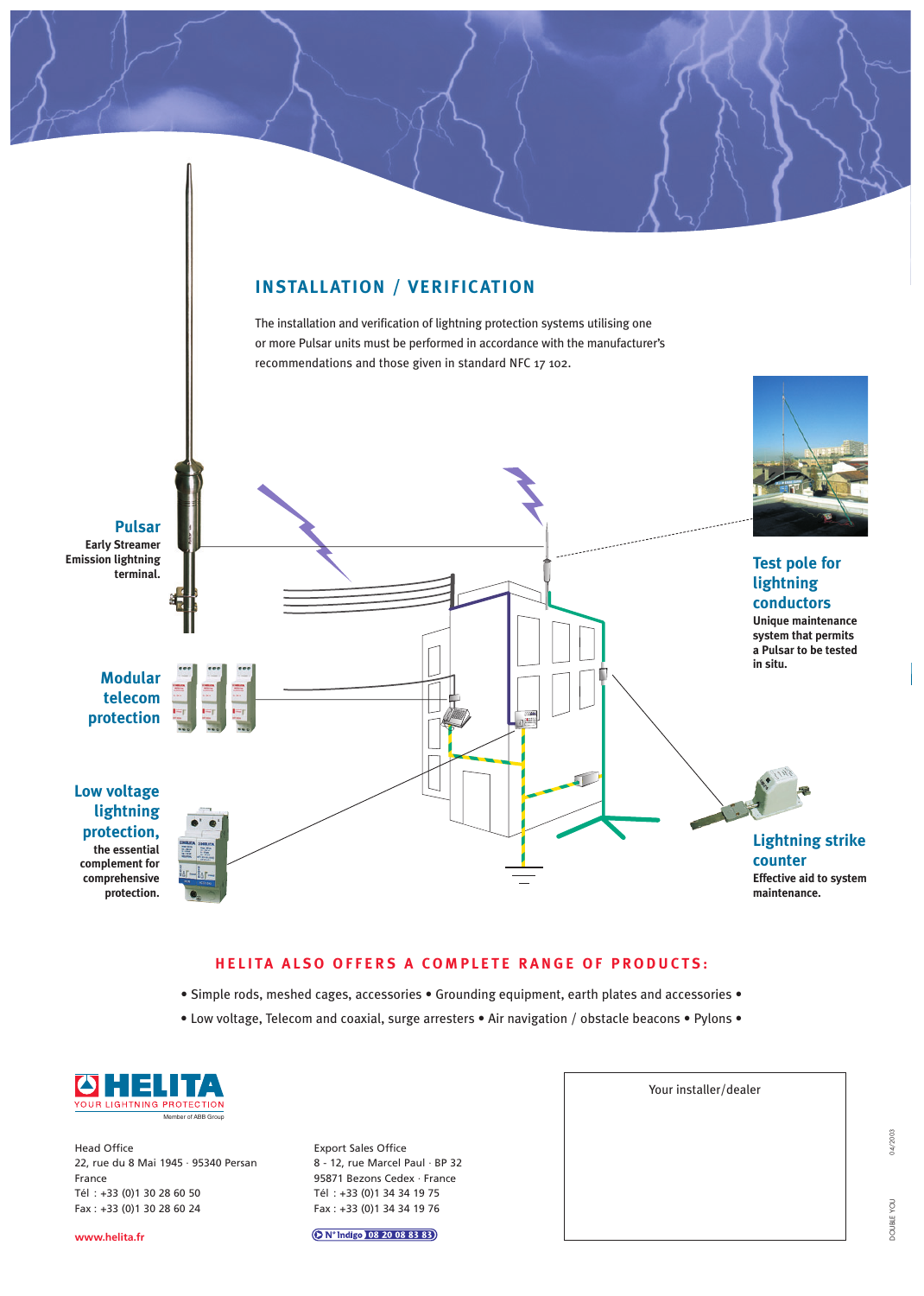# Pulsar Range

## **The high pulse voltage E.S.E lightning conductor.**

**<sup>C</sup> <sup>o</sup> <sup>m</sup> <sup>p</sup> <sup>l</sup> <sup>i</sup> <sup>e</sup> <sup>s</sup> <sup>w</sup> <sup>i</sup> <sup>t</sup> <sup>h</sup> <sup>N</sup> <sup>F</sup> <sup>C</sup> <sup>1</sup> <sup>7</sup> - <sup>1</sup> <sup>0</sup> <sup>2</sup>**

*In ongoing collaboration with the CNRS (French National Research Organisation), Hélita continues to innovate, and has developed a new generation of lightning devices.*

*The new Pulsar range with increased initiation advance performances, represents further progress in terms of protection, operating autonomy and ease of maintenance.*

*These advancements reinforce Hélita's position as International leader in direct lightning protection with over 200 000 installations throughout the world.*





Member of ABB Group

**CNRS-HELITA PATENT**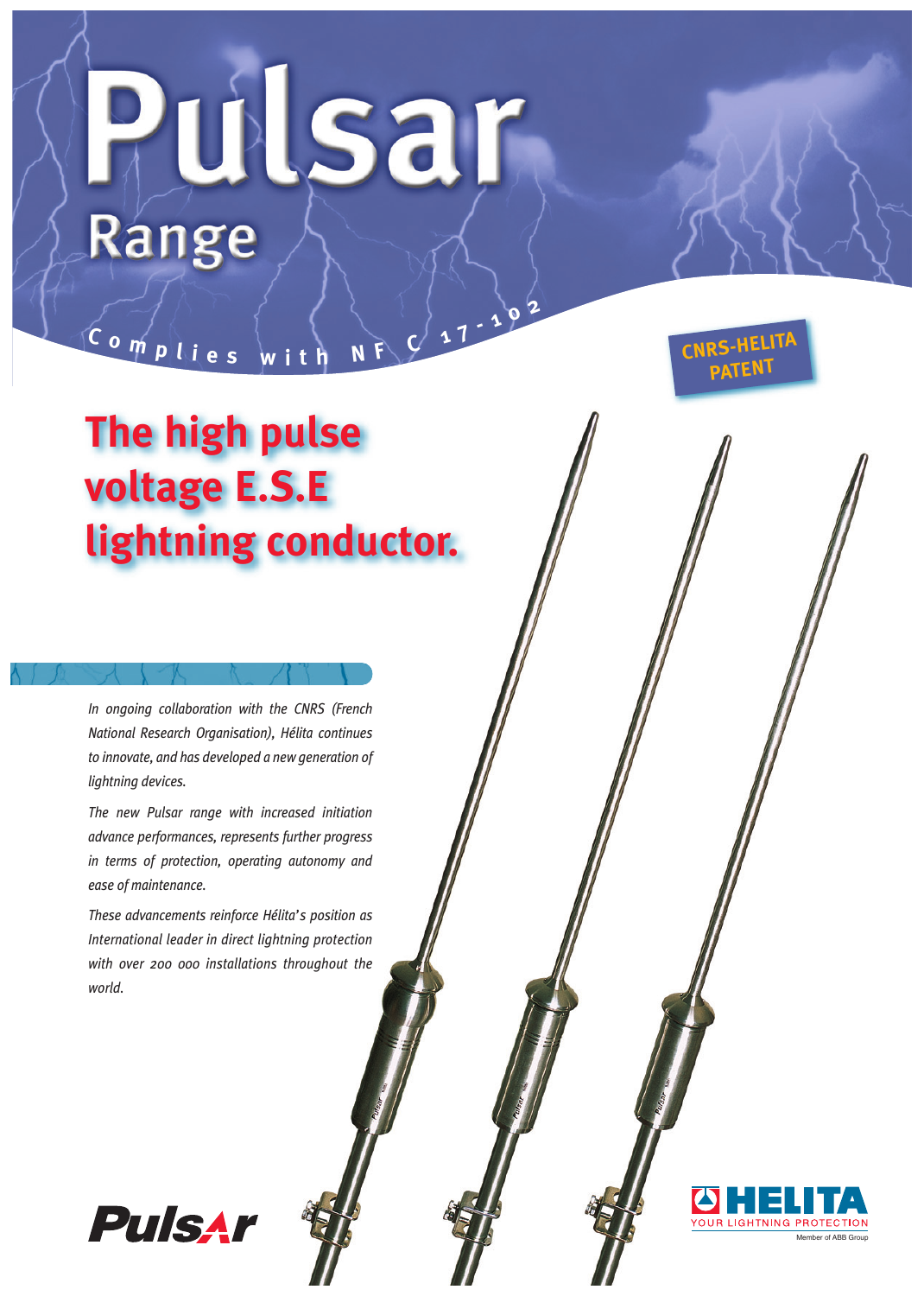

#### **THE ADVANTAGE OF INITIATION ADVANCE**

The unique efficiency of the Pulsar lightning conductor is based on a specific initiation advance; well before the natural formation of an upward leader, the Pulsar generates a leader that rapidly propagates to capture the lightning and direct it to earth. Validated in the laboratory, this gain in time relative to the simple rod provides additional essential protection.



#### **COMPLETE AUTONOMY**

During a storm the ambient electric field may rise to between 10 to 20 kV/m. As soon as the field exceeds a threshold representing the minimum risk of a lightning strike, the

Pulsar lightning terminal is activated. It draw its energy from the ambient electric field the energy required to generate high voltage pulses, creating and propagating an upward

leader. No other power sources are required, and no radioactive components are used.

#### **PROVEN EFFICIENCY**

Hélita has proven commitment to research and development and continuously sets new benchmarks for the efficiency of lightning conductors. Hélita's co-operation with the CNRS led to a better understanding of the test process in high voltage laboratories and of the lightning phenomena itself.

The Pulsar have undergone testing in the IREQ laboratory in Canada and in Hélita's own LEHTM centre. International certification organisations including BSI, LCIE and KERI have validated the results obtained.





- **• LCIE (Central Laboratory for Electrical Industries) France**
- **• KERI (Korean Electrotechnology Research Institute) Korea**
- **• BSI (British Standard Institute) United Kingdom**
- **• WHVRI (Wuhan High Voltage Research Institute) China**
- **• CEB (Bazet High Voltage Laboratory) France**